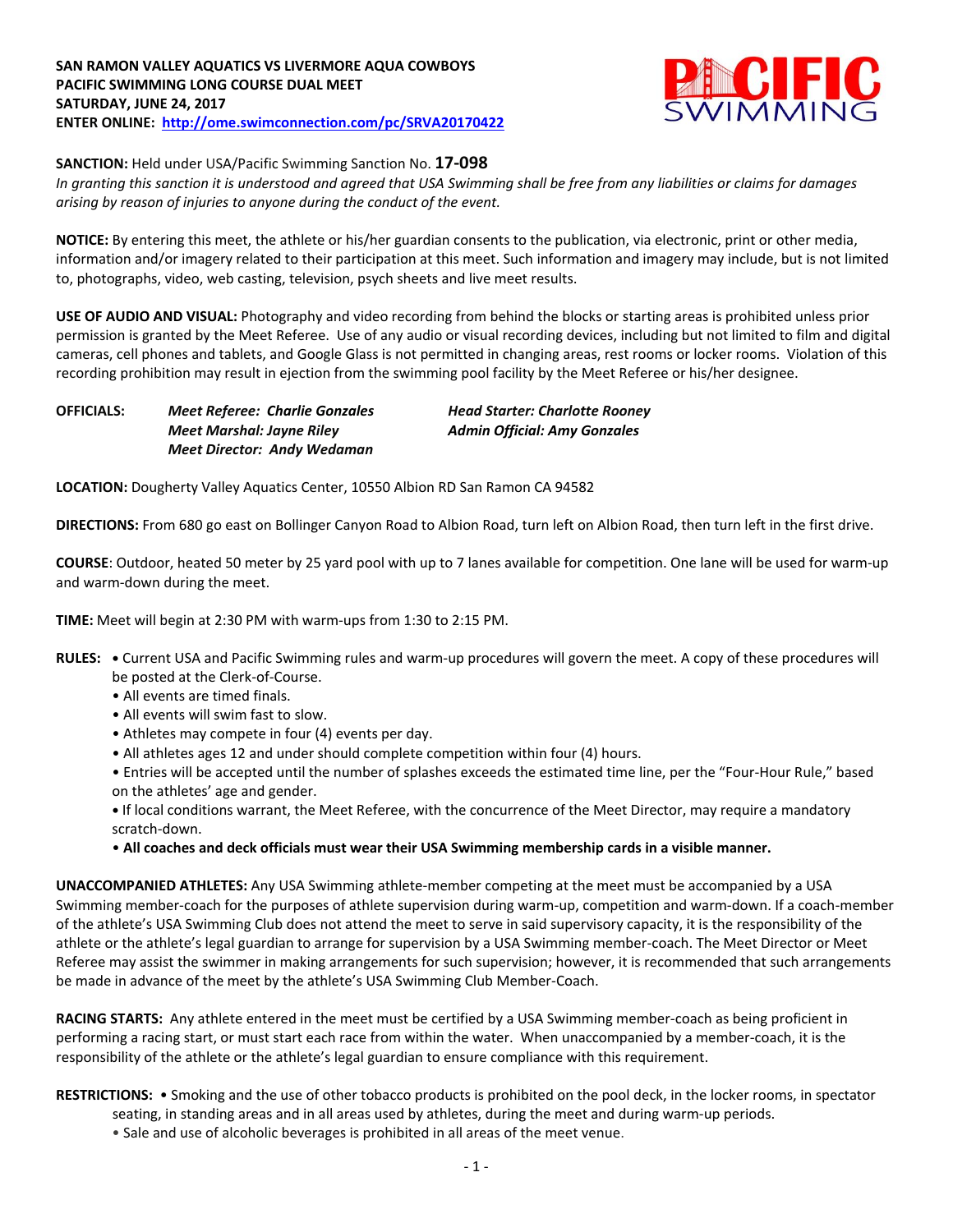- No glass containers are allowed in the meet venue.
- No propane heater is permitted except for snack bar/meet operations.
- All shelters must be properly secured.
- Changing into or out of swimsuits other than in locker rooms or designated areas is prohibited.
- Entry and set up (pop-ups) is not allowed before 1:30PM on Saturday.

• All pathways should be clear and no pop-ups are allowed on pathways and in front of entry and exit gates. Pathways and entry and exit gates must be clear for emergency personal and vehicles to pass through.

• No pop-ups are allowed outside of the pool fence.

• No umbrellas are allowed beyond the cordoned off areas at the starting blocks and race start areas on the deck for safety reasons.

• Operation of a drone, or any other flying apparatus, is prohibited over the venue (pools, athlete/coach areas, spectator areas and open ceiling locker rooms) any time athletes, coaches, officials and/or spectators are present.

• Destructive devices, to include but not limited to, explosive devices and equipment, firearms (open or concealed), blades, knives, mace, stun guns and blunt objects are strictly prohibited in the swimming facility and its surrounding areas. If observed, the meet Referee or his/her designee may ask that these devices be stored safely away from the public or removed from the facility. Noncompliance may result in the reporting to law enforcement authorities and ejection from the facility. Law enforcement officers (LEO) are exempt per applicable laws.

**ELIGIBILITY:** • Athletes must be current members of USA Swimming and enter their name and registration number on the meet entry card as they are shown on their Registration Card. If this is not done, it may be difficult to match the athlete with the registration and times database. The meet host will check all athlete registrations against the SWIMS database and if not found to be registered, the Meet Director shall accept the registration at the meet (a \$10 surcharge will be added to the regular registration fee). Duplicate registrations will be refunded by mail.

• Athletes must be members of SRVA or LAC in order to participate. Athletes who are unattached but training with SRVA or LAC are eligible to participate.

• Entries with **"NO TIME" will be ACCEPTED.**

• Entry times submitted for this meet may be checked against a computer database and may be changed in accordance with Pacific Swimming Entry Time Verification Procedures.

• Disabled athletes are welcome to attend this meet and should contact the Meet Director or Meet Referee regarding any special accommodations on entry times and seeding per Pacific Swimming policy.

• Athletes 19 years of age and over may compete in the meet for time only, no awards. Such athletes must have met standards for the 17-18 age group.

• The athlete's age will be the age of the athlete on the first day of the meet.

**ENTRY FEES:** \$10.00 participation fee per athlete. Entries will be rejected if payment is not sent at time of request. No refunds will be made.

**ONLINE ENTRIES:** To enter online go to **<http://ome.swimconnection.com/pc/SRVA20170422>** to receive an immediate entry confirmation. This method requires payment by credit card. Swim Connection, LLC charges a processing fee for this service, equal to \$1 per athlete plus 5% of the total Entry Fees. Please note that the processing fee is a separate fee from the Entry Fees. If you do not wish to pay the processing fee, enter the meet using a mail entry. **Entering online is a convenience, is completely voluntary, and is in no way required or expected of an athlete by Pacific Swimming.** Online entries will be accepted through Monday, **June 19, 2017**, or until the meet has reached capacity, whichever comes first.

**CHECK-IN:** The meet will be pre-seeded.

**SCRATCHES:** Any athletes not reporting for or competing in an individual timed final event shall not be penalized. Athletes who must withdraw from an event after it is seeded are requested to inform the referee immediately.

**AWARDS:** There will no awards.

**ADMISSION:** Free. .

**SNACK BAR & HOSPITALITY:** There will be no snack bar. There will be water available for the Officials, coaches and timers.

**MISCELLANEOUS:** No overnight parking is allowed. Facilities will not be provided after meet hours. All participating clubs are